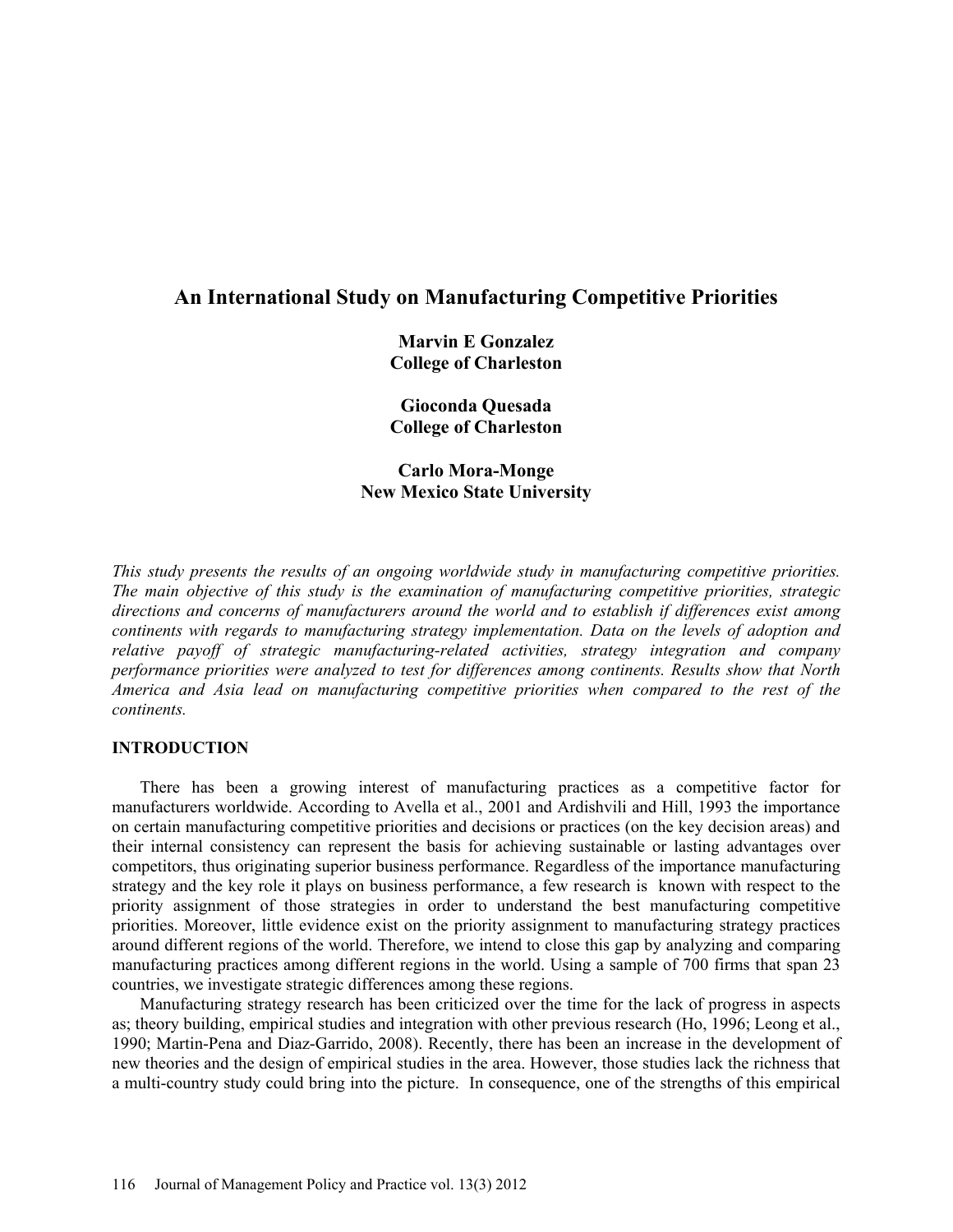study is that we use a large sample size in many countries around the world and therefore, we can reach to conclusions that can be statistically significant comparing results among continents.

Some researchers consider manufacturing strategy from two perspectives: content and process ((Dangayach and Deshmukh, 2001; Swink et al., 2005; Minor III et al., 1994). In order to use and understand these two perspectives some tools and methods have been developed. An important fact is to understand the difference between the two perspectives. Slack, 1994, define the content of manufacturing strategy as "comprise[s] the specific decisions and actions which set the operations' role, objective and activities". Others authors like Acur et al., 2003 assure that a lot has been written on the content of manufacturing strategy, the majority being focused on a single content area. The process of manufacturing strategy makes an emphasis in the strategic formulation and in the justification and implementation of strategic decisions (Swink and Way, 1995; Sin-Hoon and Lay-Hong, 1996). Karim et al., 2008 shows an empirical study in Australia where they analyze different manufacturing competitive priorities. It is our intent to provide a wider sample of different countries to understand manufacturing practices in a global perspective.

Our contribution to the manufacturing strategy research from this study is to identify the strategic manufacturing practices among manufacturers worldwide, and identify differences, if any, among continents.

The paper is presented as follows. First, the background and literature review of the research is presented. Second, the research methodology is explained. Third, an analysis of the results is presented. Finally, the main contributions of the research are discussed.

#### **BACKGROUND AND LITERATURE REVIEW**

Manufacturing strategy is affected by a number of factors including global competition, rapidly changing technology (both product and process), shorter product life cycles, use of quality as a strategy, shorter time to market for new products, demands for increased production flexibility, "bundling" of options (variety in sets), design for manufacturability/ assembly/quality, Taguchi experimental design methods, group technology and cellular layout, new approaches to workforce teamwork and motivation (including self-directed teams), computerized dynamic scheduling systems, and the various elements of computer integrated manufacturing (Gonzalez et al., 2004; Kotha and Swamidass, 2000; Brown et al., 2007; Acur et al., 2003; Mikko and Schroeder, 2004). As evidenced by these factors, manufacturing strategy is complex and diverse in nature. While there is no generally accepted definition of manufacturing strategy, there are several definitions that use a single term to describe the broad concept of manufacturing strategy.

Theorists usually have the same opinion that strategy refers to the long-term future of the whole company, not its parts (Hayes and Upton, 1998; Hayes and Pisano, 1996 Peter T. Ward and Duray, 2000; Hongyi and Cui, 2002; Weir and Kochhar, 1999). Moreover, it is also usually accepted that strategy is about achieving a "unique positioning of a company in the market" (Ardishvili and Hill, 1993). Taking these contributions on strategic management and manufacturing strategy as points of reference, we view manufacturing strategy in this paper as a management discipline and argue that because it is affected by numerous factors previously mentioned; differences do exist in different regions of the world.

The content aspect of manufacturing strategy can be traced back to Skinner's significant paper, which describes the use of manufacturing as a competitive weapon, as opposed to a function that is passive with respect to its aggressive environment (Skinner, 1969; Chan, 2005; Vokurka and Davis, 2004). Between 1950 and 1960, researchers were concerned in industrial and factory management. In the middle of the 60s and 1970s the range was broadened to operations management. After that, in the 1980s, operations strategy began to appear as a functional field of management (Acur et al., 2003). Today, manufacturing is recognized as tactically important and operations management is becoming more integrated with other areas of research (Kapiriri and Martin, 2007; Christiansen et al., 2003; Dangayach and Deshmukh., 2001 and Acur et al., 2003).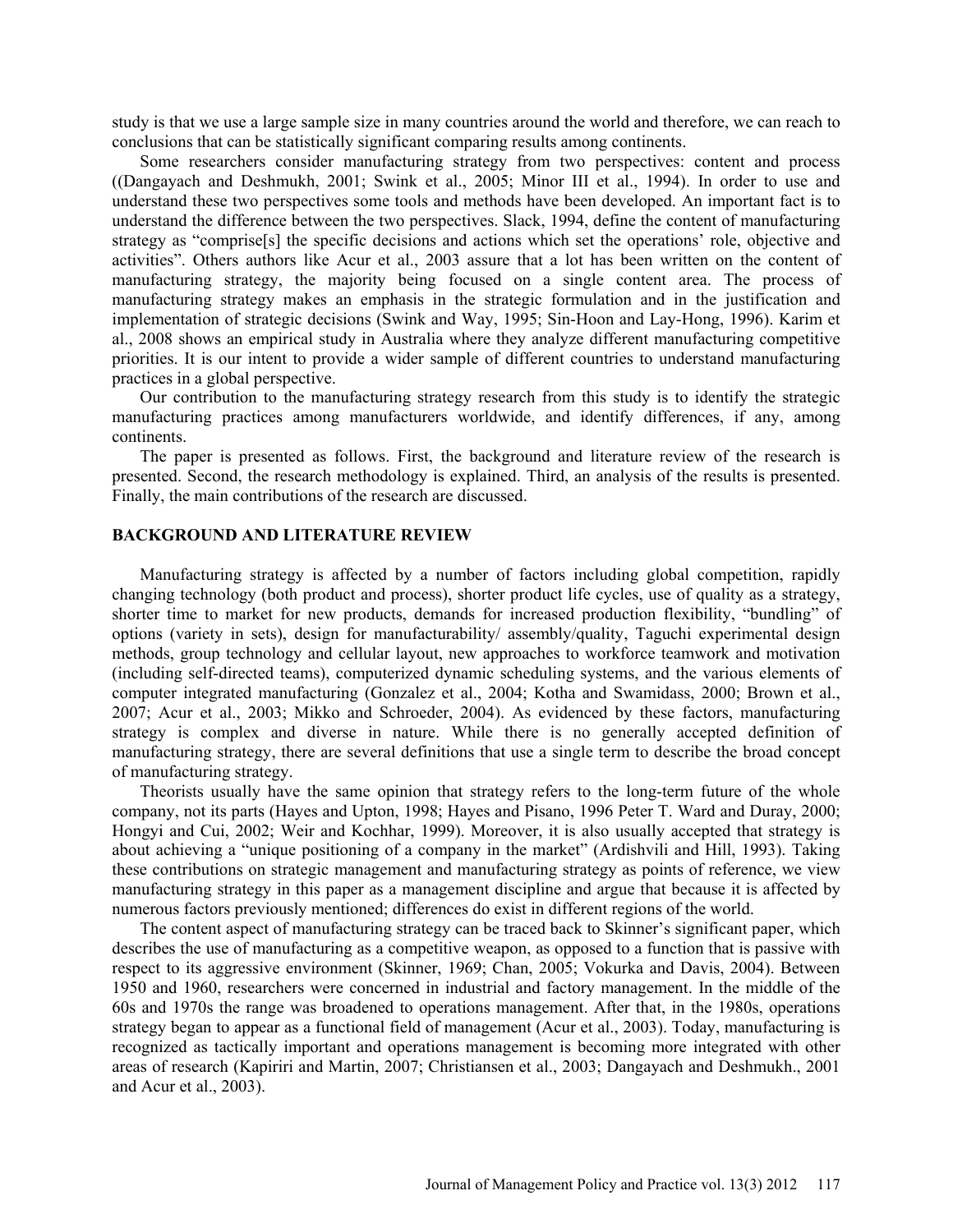Despite the pivotal role of manufacturing, previous research has pointed out different reasons as to why industries have not brought the manufacturing concept into play in their corporate strategy. Some claim that the powerful instincts and mind-sets associated with the conventional functional organization of business had simply been cloned into generations of managers while others blame missing conceptual links in the theory of manufacturing strategy (Skinner, 1969). Hill, 1995, meanwhile, has asserted that the misalignment between manufacturing and business can be responsible on two misconceptions: (1) Manufacturing is everything. (2) Manufacturing contributes to the accomplishment of efficiency, not to the effective support of market needs.

In order to understand these misconceptions, a number of different research efforts investigated the content of manufacturing strategy, viewing it as the basis for strategic choices related to processes and infrastructure. Fine and Hax, 1985; Hayes and Wheelwright, 1984 and Hull and Wu, 1997 maintain that a company's competitiveness depends on the ability to choose the appropriate, i.e. market-relevant, corporate and operational objectives. Companies should focus on narrow, specific strategy, the heart of which is their specific market. Therefore, we are presenting a study that will fulfill the need of global empirical studies focused on understanding manufacturing practices worldwide and finding differences, if any, among continents.

### **Research Variables**

The present study focus on manufacturing competitive priorities worldwide, by analyzing the following constructs:

### *Strategy Integration (SI)*

We defined strategy integration (SI) with four items where respondents were asked to indicate on a 5point Likert scale: a) the extent to which the organization translates corporate/business goals into a manufacturing strategy, b) the extent to which the organization translates marketing goals into a manufacturing strategy, c) the extent to which manufacturing influence the development of corporate/business strategies and goals and d) the extent to which manufacturing influence the development of marketing strategies and goals.

### *Level of Adoption of Manufacturing-Related Activities (LAMRA)*

To measure the level of adoption of Manufacturing-Related Activities (LAMRA), 37 items were used and grouped into nine different factors. Respondents were asked to answer in a 5-point Liker scale the degree of use of manufacturing-related activities. The factors that emerged from the factor analysis are: process automation, production organization, management practices, lean manufacturing, IT applications, green programs, new product development, process control and IT infrastructure.

### *Relative Payoff of Manufacturing-Related Activities (REPAMRA)*

As in the previous case, the 49 items used for the level of adoption of manufacturing-related activities grouped in 9 variables are used for relative payoff of manufacturing-related activities (REPAMRA). However, as we will see, the results differ from level of adoption to relative payoff. This can be explained by a non-linear relationship between these two variables, which can be further explored in future research.

### *Company Performance Priorities (COPER)*

This construct consisted of 17 items related to company performance priorities grouped in 5 factors. This construct captures performance measurement in an organization. A brief description of the 5 variables is given below. Lean manufacturing is a variable composed by average unit manufacturing costs, materials and overhead total costs, manufacturing lead time, delivery lead time, supplier quality and worker/direct labor productivity. Green performance is formed by items that concern with environment protection such as energy consumption, product recyclability and waste/by-product recyclability. New product development contains aspects such as product variety, speed of product development and number of new products developed. Company-wide performance refers to return on investment, equipment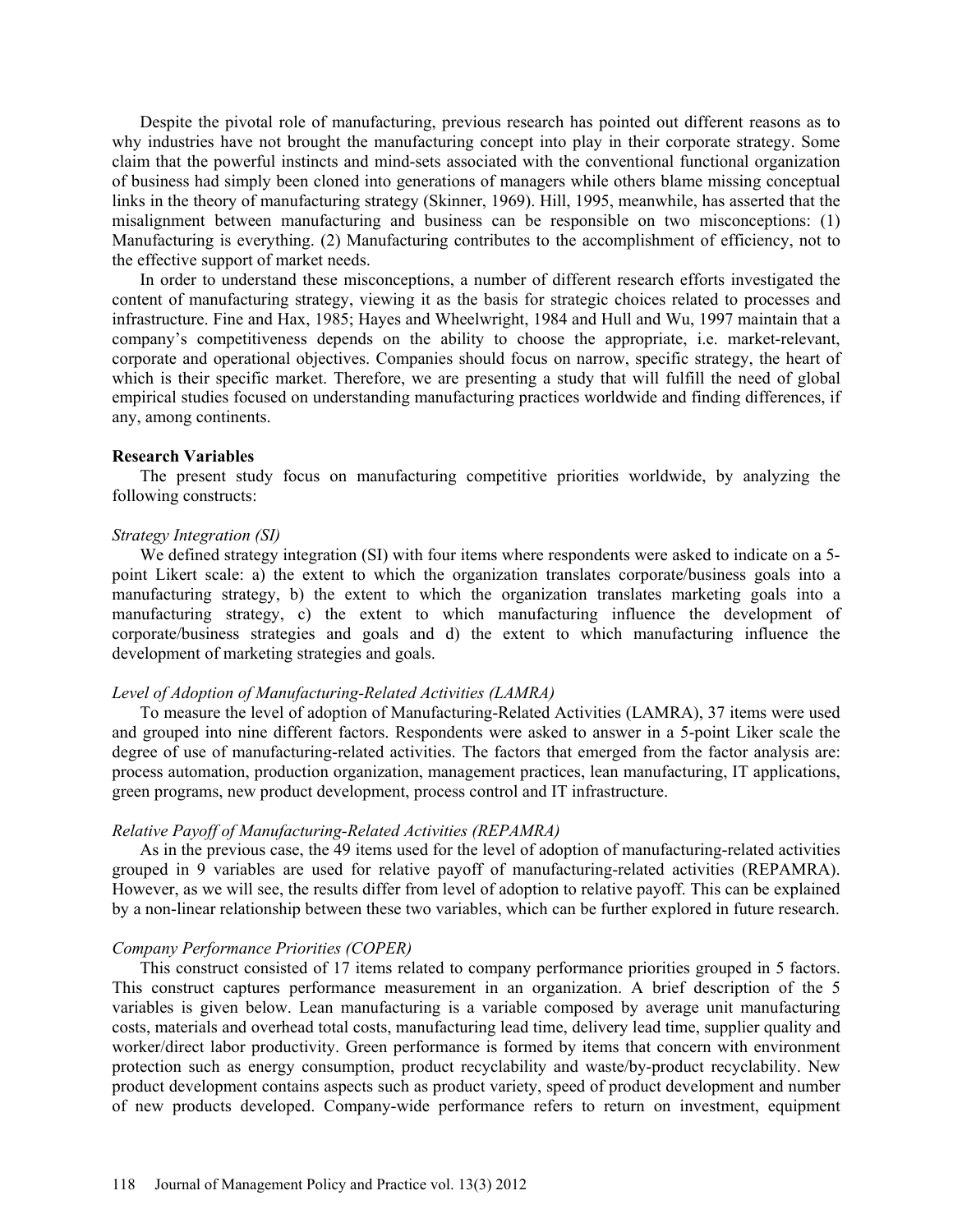changeover time and inventory turnover (sales/inventory). Finally, the last variable under company performance priorities is customer satisfaction measured by the customer service (after sales and/or technical support) and customer satisfaction. All of these measures were obtained using a 5-point Likert scale, where 1 is very important to measure and 1 is very low importance for measuring the performance item in the organization.

# **Research Questions**

The research questions to be answered here can be summarized as follows:

- Are there differences among continents in the level of adoption of strategic manufacturing-related activities (LAMRA)?
- Are there differences among continents in the relative payoff of strategic manufacturingrelated activities (REPAMRA)?
- Are there differences among continents in the strategy integration level (SI)?
- Are there differences among continents in the company performance priorities (COPER)?

In case we find differences among continents in any of the four constructs, we will perform ANOVA for the different variables in those constructs and finally, t-tests on the item level until we find real causes of the differences. The results from this study will show us the effect of cultural issues in the manufacturing strategy practices and priorities. And also, will help us determining best practices for manufacturing strategy in a global perspective.

# **DATA COLLECTION**

# **Survey Instrument**

The data used in this study was drawn from the International Manufacturing Strategy Survey II (IMSS II). The London Business School and Chalmers University (Sweden) initiated the IMSS to study manufacturing strategies on a global scale and to establish a common database on manufacturing strategies, practices and results.

# **Sample**

The survey was distributed in 23 countries worldwide. Plant managers were targeted as the appropriate respondents since they are most familiar with their plant's operating practices and performance outcomes. Of the 5,000 mailed surveys, 700 completed surveys were returned, which corresponds to a 14% response rate. The sample is distributed by continent as follows: Asia (123), Europe (304), North America (110), Australia (87) and South America (76). Detailed distribution of respondents by country is presented in Table 1.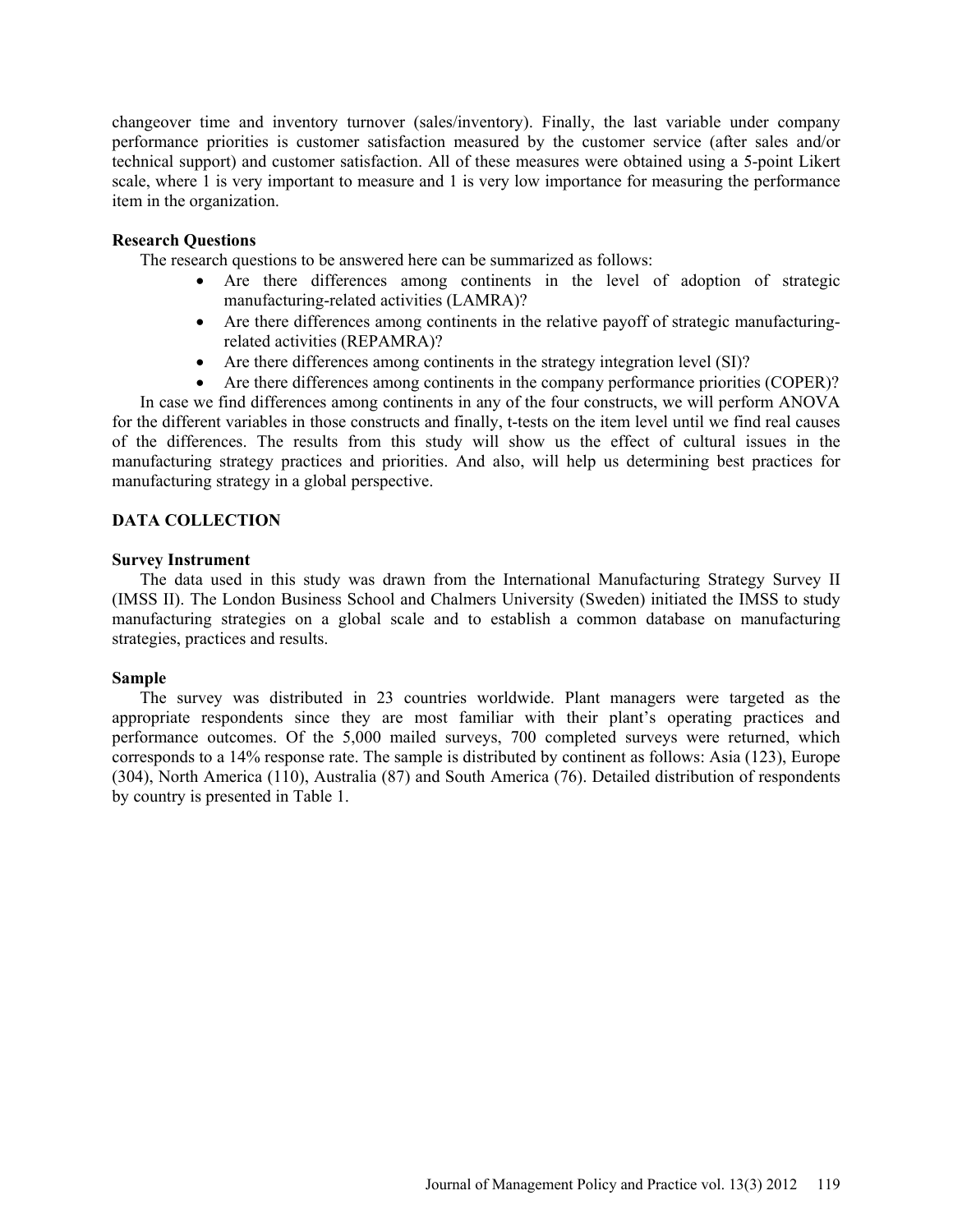| Continent    | Country     | Frequency | <b>Total</b> |  |  |  |
|--------------|-------------|-----------|--------------|--|--|--|
| <b>North</b> | Canada      | 40        |              |  |  |  |
| America      | Mexico      | 29        | 110          |  |  |  |
|              | <b>USA</b>  | 41        |              |  |  |  |
|              | Denmark     | 27        |              |  |  |  |
|              | Finland     | 14        |              |  |  |  |
|              | Germany     | 28        |              |  |  |  |
|              | Hungary     | 38        |              |  |  |  |
| Europe       | Italy       | 71        | 304          |  |  |  |
|              | Netherland  | 29        |              |  |  |  |
|              | Norway      | 13        |              |  |  |  |
|              | Spain       | 33        |              |  |  |  |
|              | Sweden      | 27        |              |  |  |  |
|              | UK          | 24        |              |  |  |  |
| Australia    | Australia   | 55        | 87           |  |  |  |
|              | New Zealand | 32        |              |  |  |  |
| Asia         | China       | 30        |              |  |  |  |
|              | HongKong    | 14        | 123          |  |  |  |
|              | Japan       | 29        |              |  |  |  |
|              | South Korea | 50        |              |  |  |  |
|              | Argentina   | 31        |              |  |  |  |
| South        | Brazil      | 27        | 76           |  |  |  |
| America      | Chile       | 10        |              |  |  |  |
|              | Perú        | 8         |              |  |  |  |

# **TABLE 1 SAMPLE DISTRIBUTION BY CONTINENT AND BY COUNTRY**

The data cover firms classified by the ISIC (rev. 2) Division 38 – Manufacture of Fabricated Metal Products, Machinery and Equipment (this is equivalent to the current ISIC (rev. 3.1) sectors 28–35). The actual SIC codes were selected from the companies in the 3400 to 3700 range of industries, which represents fabricated metal products, industrial machinery and equipment, electronic and other electric equipment, and transportation equipment. Table 2 shows the distribution of SIC codes in this study.

# **TABLE 2 SAMPLE DISTRIBUTIONS BY SIC CODE**

| <b>SIC Code Description</b>                                       | <b>Frequency</b> | Percent |
|-------------------------------------------------------------------|------------------|---------|
| Manufacture of metal products, except machinery & equipment       | 208              | 29.7    |
| Manufacture of machinery, except electrical                       | 100              | 14.3    |
| Man. of electrical equipmet. apparatus, appliances and supplie    | 157              | 22.4    |
| Manufacture of transportation equipment                           | 83               | 11.9    |
| Man.professional & scientific & measuring & controlling equipment | 48               | 6.9     |
| <b>Other</b>                                                      | 104              | 14.9    |
| Total                                                             | 700              | 100     |

According to the responses to the demographic question regarding plant size, South America, Australia and Europe present an average of smaller plant sizes (less than 800 employees) compared to North America and Asia (more than 3,000 employees). The average plant size for the whole sample is 1,884 employees. A summary of these demographics is depicted in Table 3.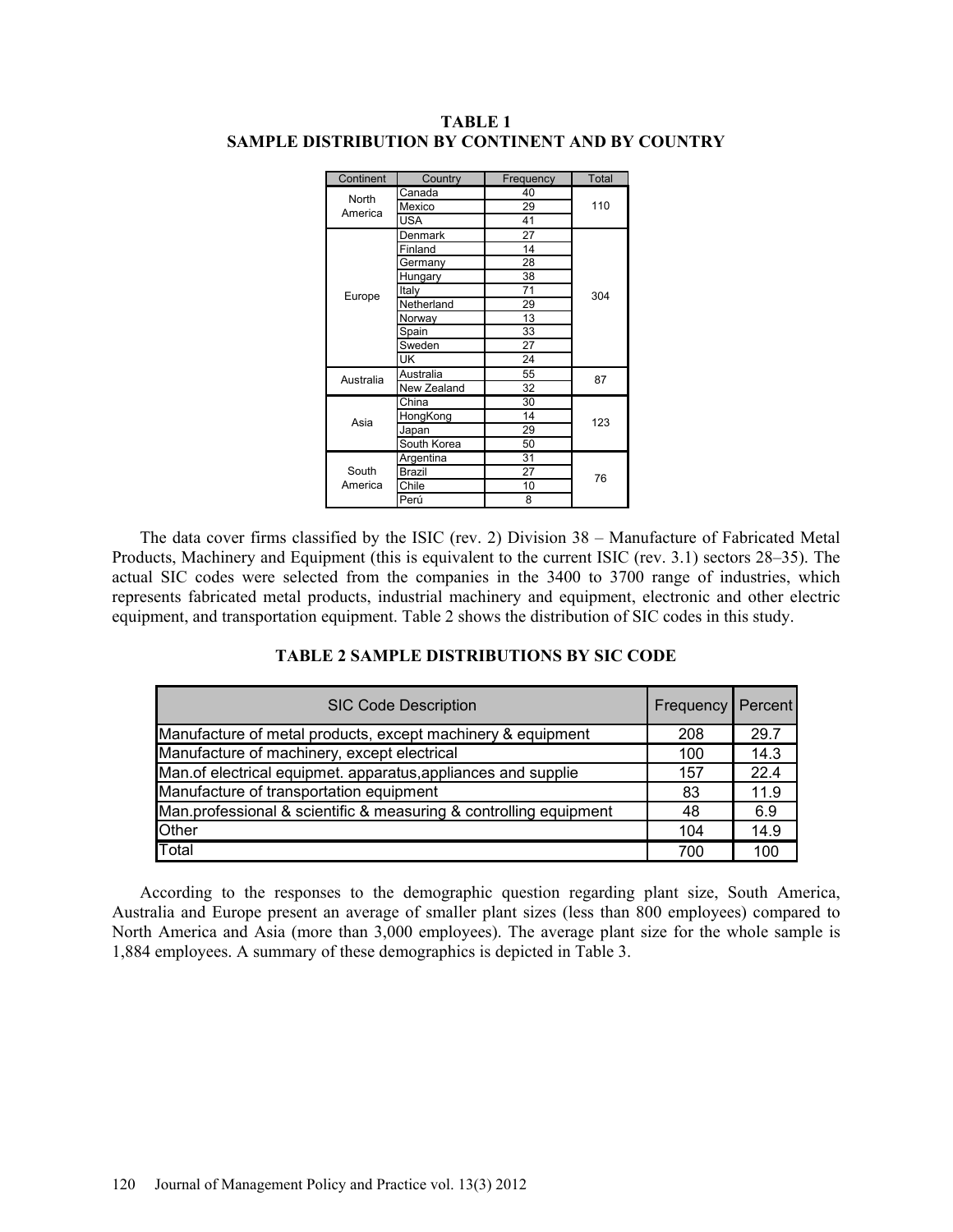| Continent / Size | <b>SMEs</b> | Large     | <b>Missing</b> |
|------------------|-------------|-----------|----------------|
| North America    | $12(11\%)$  | 82 (75%)  | 16(15%)        |
| Europe           | 89 (29%)    | 183 (60%) | 32 $(11\%)$    |
| Australia        | 64 (74%)    | 15(17%)   | 8(9%)          |
| Asia             | 24 (20%)    | 80(65%)   | 19 (15%)       |
| South America    | 20(26%)     | 27(36%)   | 29 (38%)       |
| Total            | 209         | 387       | 104            |
| Percentage       | 30%         | 55%       | 15%            |

**TABLE 3 SAMPLE DISTRIBUTIONS BY COMPANY SIZE AND BY CONTINENT**

As can be seen in Table 3, North America, Europe and Asia show higher percentages of large firms (75%, 60% and 65% respectively) than South America (36%) and Australia (17%). We used the widely accepted cut-off point of 250 employees to split the sample between SMEs and large firms (Caloghirou et al., 2004).

### **ANALYSIS AND RESULTS**

We began the measurement analysis by first establishing the convergent validity and discriminant validity of the four key constructs – strategy integration (SI), level of adoption of manufacturing-related activities (LAMRA), relative payoff of manufacturing-related activities (REPAMRA) and company performance priorities (COPER). The researchers then proceeded to assess the instrument's reliability or the ability of its scales to consistently yield the same response. Then, we assessed construct validity or extent to which the items in the scale measured one dominant dimension. Once the scales were determined to be reliable and valid, a comparison analysis was conducted. The comparison among different continents (North America, South America, Europe, Australia and Asia) was done using ANOVA.

If differences were identified, we then performed another ANOVA for the variables within the significantly different constructs. And finally, we performed t-tests between the pair of continents that showed statistical differences in the corresponding variables of the constructs. This type of analysis is an approach from general to specific, which help us in exploring to the deepest level (items) what differences exist among continents.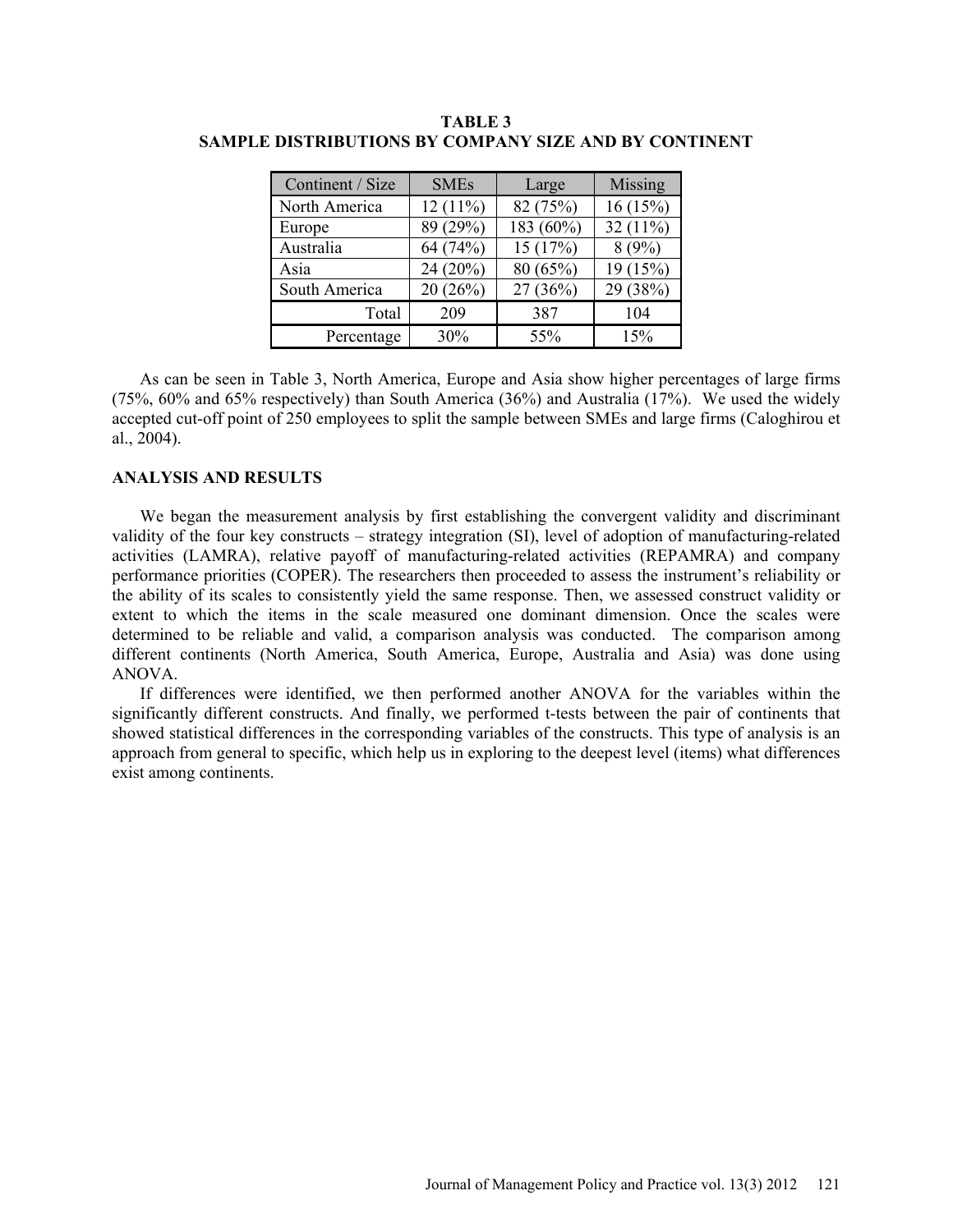|                                                                                                                                                                                                                                                                                                                                                                                        |                               | <b>Item Description</b>                                                               |                                  | Factor<br>Loading*  |                     | Cronbach's          |  |  |
|----------------------------------------------------------------------------------------------------------------------------------------------------------------------------------------------------------------------------------------------------------------------------------------------------------------------------------------------------------------------------------------|-------------------------------|---------------------------------------------------------------------------------------|----------------------------------|---------------------|---------------------|---------------------|--|--|
|                                                                                                                                                                                                                                                                                                                                                                                        |                               |                                                                                       |                                  |                     |                     | Alpha               |  |  |
|                                                                                                                                                                                                                                                                                                                                                                                        |                               |                                                                                       |                                  |                     |                     |                     |  |  |
|                                                                                                                                                                                                                                                                                                                                                                                        |                               | the organization translates corporate/business goals into a manufacturing strategy    | 0.747                            |                     |                     |                     |  |  |
|                                                                                                                                                                                                                                                                                                                                                                                        |                               | the organization translates marketing goals into a manufacturing strategy             | 0.765                            |                     |                     | 0.760               |  |  |
|                                                                                                                                                                                                                                                                                                                                                                                        |                               | manufacturing influence the development of corporate/business strategies and goals    | 0.787<br>0.752                   |                     |                     |                     |  |  |
| Construct<br>Extent to which<br>Strategy Integration<br>(SI)<br>Process<br>Automation<br>Production<br>Organization<br>Level of<br>Adoption<br>(LAMRA)<br>and<br>Relative<br>Practices<br>Payoff<br>(REPAMRA)<br>of<br>Manufacturing<br>Related<br>Lean<br><b>Activities</b><br>ΤΤ<br>Green<br>Programs<br>Development<br>Process<br>Control<br>IT<br>Lean<br>Manufacturing<br>Company |                               | manufacturing influence the development of marketing strategies and goals             |                                  |                     |                     |                     |  |  |
|                                                                                                                                                                                                                                                                                                                                                                                        |                               |                                                                                       | Level of                         | Relative            | Level of            | Relative            |  |  |
|                                                                                                                                                                                                                                                                                                                                                                                        |                               |                                                                                       | Adoption<br>(LAMRA)              | Payoff<br>(REPAMRA) | Adoption<br>(LAMRA) | Payoff<br>(REPAMRA) |  |  |
|                                                                                                                                                                                                                                                                                                                                                                                        |                               | single minute exchange of dies (SMED)                                                 | 0.544                            | 0.623               |                     |                     |  |  |
|                                                                                                                                                                                                                                                                                                                                                                                        |                               | robotics                                                                              | 0.586                            | 0.745               |                     |                     |  |  |
|                                                                                                                                                                                                                                                                                                                                                                                        |                               | automated tool changes                                                                | 0.614                            | 0.641               |                     |                     |  |  |
|                                                                                                                                                                                                                                                                                                                                                                                        |                               | automated parts loading/uploading                                                     | 0.676                            | 0.770               | 0.810               | 0.828               |  |  |
|                                                                                                                                                                                                                                                                                                                                                                                        |                               | automated storage/retrieval systems (AS/RS)                                           | 0.697                            | 0.768               |                     |                     |  |  |
|                                                                                                                                                                                                                                                                                                                                                                                        |                               | automated guided vehicles (AGVs)                                                      | 0.661                            | 0.682               |                     |                     |  |  |
|                                                                                                                                                                                                                                                                                                                                                                                        |                               | materials requirement planning (MRP)                                                  | 0.794                            | 0.647               |                     |                     |  |  |
|                                                                                                                                                                                                                                                                                                                                                                                        |                               | manufacturing resource planning (MRP II)                                              | 0.739                            | 0.659               |                     |                     |  |  |
|                                                                                                                                                                                                                                                                                                                                                                                        |                               | pull scheduling (i.e. Kanban)                                                         | 0.593                            | 0.632               |                     |                     |  |  |
|                                                                                                                                                                                                                                                                                                                                                                                        |                               | design for assembly/manufacturability (DFA/DFM)                                       | 0.362                            | 0.690               | 0.795               | 0.797               |  |  |
|                                                                                                                                                                                                                                                                                                                                                                                        |                               | value analyses/redesign of products                                                   | 0.357                            | 0.702               |                     |                     |  |  |
|                                                                                                                                                                                                                                                                                                                                                                                        |                               | reorganize to "plant-within-a-plant"                                                  | 0.647                            | 0.560               |                     |                     |  |  |
|                                                                                                                                                                                                                                                                                                                                                                                        |                               | business process reengineering (BPR)                                                  | 0.563                            | 0.713               |                     |                     |  |  |
|                                                                                                                                                                                                                                                                                                                                                                                        |                               | benchmarking                                                                          | 0.305                            | 0.629               |                     |                     |  |  |
|                                                                                                                                                                                                                                                                                                                                                                                        |                               | simultaneous/concurrent engineering                                                   | 0.688                            | 0.725               |                     | 0.766               |  |  |
|                                                                                                                                                                                                                                                                                                                                                                                        | Management                    | defining a manufacturing strategy                                                     | 0.662                            | 0.703               | 0.769               |                     |  |  |
|                                                                                                                                                                                                                                                                                                                                                                                        |                               | implementing team approach (work groups)                                              | 0.612                            | 0.748               |                     |                     |  |  |
|                                                                                                                                                                                                                                                                                                                                                                                        |                               | total preventive maintenance (TPM)                                                    | 0.315                            | 0.733               |                     |                     |  |  |
|                                                                                                                                                                                                                                                                                                                                                                                        |                               | total quality management (TQM)                                                        | 0.461                            | 0.707               |                     |                     |  |  |
|                                                                                                                                                                                                                                                                                                                                                                                        |                               | statistical process control (SPC)                                                     | 0.389                            | 0.691               |                     | 0.823               |  |  |
|                                                                                                                                                                                                                                                                                                                                                                                        |                               | zero defects programs                                                                 | 0.483                            | 0.735               | 0.809               |                     |  |  |
|                                                                                                                                                                                                                                                                                                                                                                                        | Manufacturing<br>Applications | continuous improvement (Kaizen)                                                       | 0.403                            | 0.723               |                     |                     |  |  |
|                                                                                                                                                                                                                                                                                                                                                                                        |                               | just-in-time (JIT) manufacturing / lean production                                    | 0.765                            | 0.666               |                     |                     |  |  |
|                                                                                                                                                                                                                                                                                                                                                                                        |                               | just-in-time (JIT) / frequent deliveries to customers                                 | 0.693                            | 0.705               |                     |                     |  |  |
|                                                                                                                                                                                                                                                                                                                                                                                        |                               | computer-aided manufacturing (CAM)                                                    | 0.662                            | 0.903               |                     |                     |  |  |
|                                                                                                                                                                                                                                                                                                                                                                                        |                               | computer-integrated manufacturing (CIM)                                               | 0.529                            | 0.903               | 0.788               | 0.773               |  |  |
|                                                                                                                                                                                                                                                                                                                                                                                        |                               | energy conservation programs                                                          | 0.628                            | 0.764               |                     |                     |  |  |
|                                                                                                                                                                                                                                                                                                                                                                                        | <b>New Product</b>            | environmental protection programs                                                     | 0.689                            | 0.850               | 0.701               | 0.717               |  |  |
|                                                                                                                                                                                                                                                                                                                                                                                        |                               | health safety programs                                                                | 0.710                            | 0.786               |                     |                     |  |  |
|                                                                                                                                                                                                                                                                                                                                                                                        |                               | quality function deployment (QFD)                                                     | 0.760                            | 0.894               |                     |                     |  |  |
|                                                                                                                                                                                                                                                                                                                                                                                        |                               | quality policy deployment (QPD)                                                       | 0.777                            | 0.894               | 0.768               | 0.772               |  |  |
|                                                                                                                                                                                                                                                                                                                                                                                        |                               | computer-aided engineering (CAE)                                                      | 0.406                            | 0.889               |                     |                     |  |  |
|                                                                                                                                                                                                                                                                                                                                                                                        |                               | computer-aided design (CAD)                                                           | 0.444                            | 0.889               | 0.702               | 0.766               |  |  |
|                                                                                                                                                                                                                                                                                                                                                                                        |                               | local area networks (LAN)                                                             | 0.532                            | 0.852               |                     |                     |  |  |
|                                                                                                                                                                                                                                                                                                                                                                                        |                               | wide area networks (WAN)                                                              | 0.597                            | 0.734               | 0.752               | 0.701               |  |  |
|                                                                                                                                                                                                                                                                                                                                                                                        | Infrastructure                | shared databases                                                                      | 0.319                            | 0.780               |                     |                     |  |  |
|                                                                                                                                                                                                                                                                                                                                                                                        |                               |                                                                                       |                                  |                     |                     |                     |  |  |
|                                                                                                                                                                                                                                                                                                                                                                                        |                               | Please indicate the importance of measuring the following performance items:<br>0.622 |                                  |                     |                     |                     |  |  |
|                                                                                                                                                                                                                                                                                                                                                                                        |                               | average unit manufacturing costs<br>materials and overhead total costs                |                                  | 0.729               |                     |                     |  |  |
|                                                                                                                                                                                                                                                                                                                                                                                        |                               | manufacturing lead time                                                               | 0.603<br>0.587<br>0.465<br>0.501 |                     | 0.735               |                     |  |  |
|                                                                                                                                                                                                                                                                                                                                                                                        |                               | delivery lead time                                                                    |                                  |                     |                     |                     |  |  |
|                                                                                                                                                                                                                                                                                                                                                                                        |                               | supplier quality                                                                      |                                  |                     |                     |                     |  |  |
| Performance                                                                                                                                                                                                                                                                                                                                                                            |                               | worker/direct labor productivity                                                      |                                  |                     |                     |                     |  |  |
| Priorities                                                                                                                                                                                                                                                                                                                                                                             |                               | energy connsumption                                                                   | 0.707                            |                     |                     |                     |  |  |
| (COPER)                                                                                                                                                                                                                                                                                                                                                                                | Green                         | product recyclability                                                                 | 0.813                            |                     | 0.778<br>0.758      |                     |  |  |
|                                                                                                                                                                                                                                                                                                                                                                                        | Performance                   | waste-by-product recyclability                                                        | 0.840                            |                     |                     |                     |  |  |
|                                                                                                                                                                                                                                                                                                                                                                                        |                               | product variety                                                                       | 0.680                            |                     |                     |                     |  |  |
|                                                                                                                                                                                                                                                                                                                                                                                        | <b>New Product</b>            | 0.778<br>speed of product development                                                 |                                  |                     |                     |                     |  |  |
|                                                                                                                                                                                                                                                                                                                                                                                        | Development                   |                                                                                       | 0.825                            |                     |                     |                     |  |  |
|                                                                                                                                                                                                                                                                                                                                                                                        |                               | number of new products developed                                                      |                                  |                     |                     |                     |  |  |

**TABLE 4 RESULTS OF FACTOR AND RELIABILITY ANALYSIS**

number of new products developed \*Factor loadings of 0.3 are considered significant for a large sample size (Hair, Anderson, Tatham et al. (1998))

# **Reliability and Validity of the Scales**

A confirmatory factor analysis was conducted to address the convergent and discriminant validity of the constructs. Results are presented in Table 4. We examined the convergent and discriminant validity of the key constructs -strategy integration with 4 indicators, level of adoption of manufacturing related activities with 39 indicators and company performance priorities with 24 indicators. The criteria for dropping indicators from the analysis include eliminating those indicators that contained communalities lower than 0.5 and factor loadings less than 0.6. In case the communalities were higher than 0.5, then we followed the criteria for the statistical significance of factor loadings described by Hair et al., 1998. Having a valid sample size greater than 350 in all tested items, we could consider statistically significant factor loadings higher than 0.30. However, most factor loadings presented values higher than 0.5. From this first screening of the data, we dropped some indicators from further analysis. The corresponding deleted indicators for the different constructs are: 2 indicators from level of adoption of manufacturingrelated activities and 2 indicators from company performance priorities. All those items that did not fit the criteria were subsequently dropped from further analysis.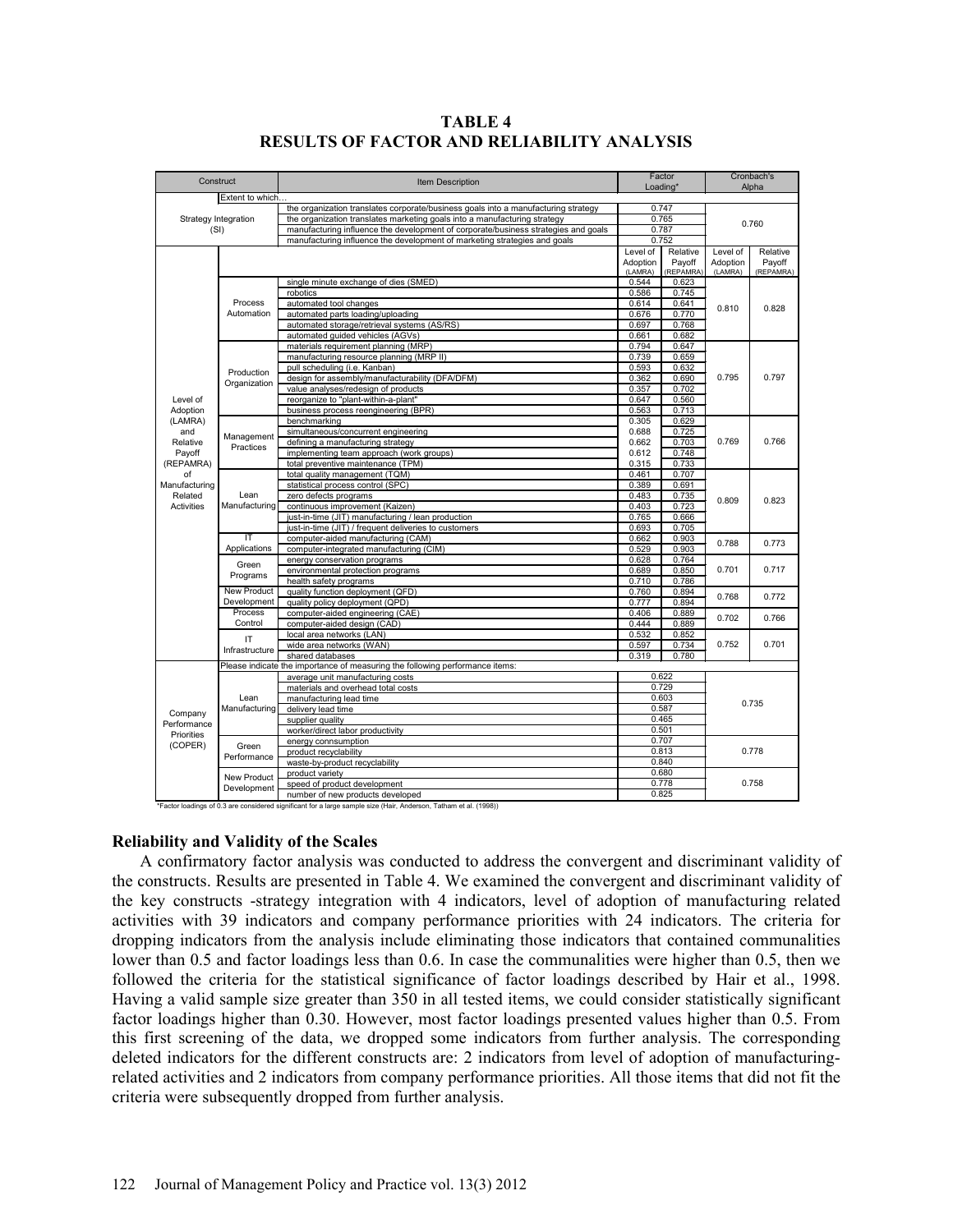Then, our focus was turned to examine more closely the reliability and validity of the scales. We accepted the results of the confirmatory analysis and left out the 4 indicators that lacked convergent validity. We examined the internal consistency of all constructs first by a factor analysis, and second, by reliability testing of Cronbach's alpha. According to this criterion, all the items that reached this point are accepted based on the previous analyses.

# **ANOVA Results**

Table 5 contains the results obtained from the analysis of variance (ANOVA). The table presents descriptive statistics (mean and sample size) for each of the constructs in different continents. Then, on the right, it presents the p-values of the post-hoc ANOVA results. The following section of the paper discusses these results.

| Construct                  | Continent     | N   | Mean | <b>Std Deviation</b> | p-values             |               |          |           |          |
|----------------------------|---------------|-----|------|----------------------|----------------------|---------------|----------|-----------|----------|
|                            |               |     |      |                      | <b>North America</b> | South America | Asia     | Australia | Europe   |
|                            | North America | 103 | 3.44 | 0.786                |                      | 0.924         | $0.000*$ | 1.000     | $0.008*$ |
|                            | South America | 73  | 3.35 | 0.903                | 0.924                |               | $0.000*$ | 0.933     | 0.286    |
| Strategy<br>Integration    | Asia          | 122 | 3.93 | 0.744                | $.000*$              | $0.000*$      |          | $0.000*$  | $0.000*$ |
| (SI)                       | Australia     | 86  | 3.44 | 0.77                 | 1.000                | 0.933         | $0.000*$ | ٠         | $0.016*$ |
|                            | Europe        | 300 | 3.15 | 0.72                 | $.008*$              | 0.286         | $0.000*$ | $0.016*$  | ٠        |
|                            | Total         | 684 | 3.39 | 0.809                |                      |               |          |           |          |
| Level of                   | North America | 101 | 3    | 0.816                |                      | $0.001*$      | 0.189    | $0.001*$  | $0.001*$ |
| Adoption of                | South America | 71  | 2.52 | 0.822                | $.001*$              |               | $0.000*$ | 0.999     | 0.769    |
| Manufacturing-             | Asia          | 121 | 3.23 | 0.759                | 0.189                | $0.000*$      |          | $0.000*$  | $0.000*$ |
| Related                    | Australia     | 85  | 2.55 | 0.835                | $.001*$              | 0.999         | $0.000*$ |           | 0.883    |
| <b>Activities</b>          | Europe        | 299 | 2.64 | 0.752                | $.001*$              | 0.769         | $0.000*$ | 0.883     | ٠        |
| (LAMRA)                    | Total         | 677 | 2.77 | 0.82                 | $\sim$               |               |          |           | ٠        |
| Relative                   | North America | 99  | 3.25 | 0.838                |                      | $0.000*$      | 0.930    | $0.000*$  | $0.016*$ |
| Payoff of<br>Manufacturing | South America | 68  | 2.67 | 0.889                | $0.000*$             |               | $0.000*$ | 0.974     | 0.050    |
|                            | Asia          | 120 | 3.33 | 0.76                 | 0.930                | $0.000*$      |          | $0.000*$  | $0.000*$ |
| Related                    | Australia     | 83  | 2.6  | 0.765                | $.000*$              | 0.974         | $0.000*$ |           | $0.002*$ |
| <b>Activities</b>          | Europe        | 290 | 2.96 | 0.751                | $.016*$              | 0.050         | $0.000*$ | $0.002*$  |          |
| (REPAMRA)                  | Total         | 660 | 3    | 0.819                | ÷.                   |               | ä,       | ٠         | ٠        |
|                            | North America | 104 | 3.78 | 0.633                | $\sim$               | 0.933         | $0.023*$ | $0.006*$  | 1.000    |
| Company                    | South America | 64  | 3.85 | 0.558                | 0.933                |               | 0.382    | $0.002*$  | 0.860    |
| Performance                | Asia          | 119 | 4.01 | 0.613                | $.023*$              | 0.382         |          | $0.000*$  | $0.002*$ |
| Priorities<br>(COPER)      | Australia     | 81  | 3.49 | 0.491                | $.006*$              | $0.002*$      | $0.000*$ |           | $0.001*$ |
|                            | Europe        | 285 | 3.78 | 0.55                 | 1.000                | 0.860         | $0.002*$ | $0.001*$  |          |
|                            | Total         | 653 | 3.79 | 0.586                |                      |               |          |           |          |

**TABLE 5 ANOVA RESULTS FOR CONSTRUCT DIFFERENCES AMONG CONTINENTS**

\*Significant at 0.05 level.

#### *Strategy Integration (SI)*

As indicated by Table 5 Asia presents higher scores than the rest of the continents in all items for SI. We also see found significantly higher scores in all items in North America when compared to Europe. Finally, Europe is significantly lower than Australia in the extent to which manufacturing influence both in the development of corporate/business strategies and goals and in the development of marketing strategies and goals. The findings that indicate higher scores in Asia may be due to the enormous pressure from Asia to respond to today's volatile and highly diversified market demands that are creating more and more competitive environments where only agile, flexible, cost efficient and high quality producers can survive. Those who define their strategies in a unified way, from marketing to manufacturing to corporate goals and strategies are the companies seeking for world-class manufacturing practices. Results also show that opportunities exist for European companies, since they scored less in this construct. European companies should focus more in integrating their strategy definition and in consolidating their goal definitions and translating them into corporate strategies.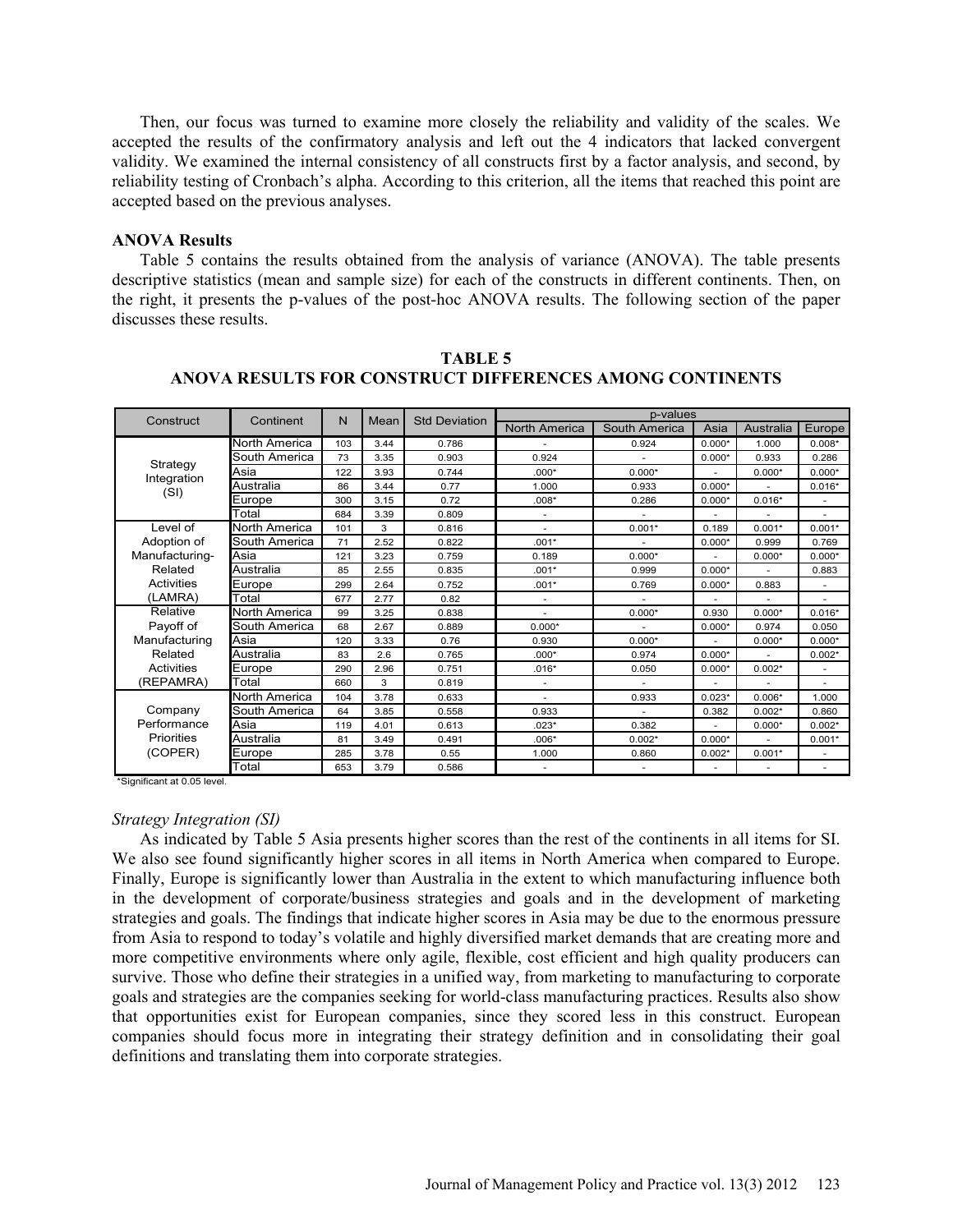### *Level of Adoption of Manufacturing-Related Activities (LAMRA)*

The continents that had higher results are Asia and North America. Further analyses were done to find out that no significant differences are present between the following pairs of continents: North America and Asia, South America and Europe, South America and Australia and finally, Australia and Europe. For simplicity, we formed 2 groups for further analyses in this construct: group 1 (North America and Asia) and group 2 (South America, Australia and Europe). Using these groups, we performed t-tests to find out in which variables and items are significantly different. The results are presented in the following paragraphs.

Process automation is related to those activities such as single minute exchange of dies (SMED), robotics, automated tool changes, automated parts loading/unloading, automated storage/retrieval systems (AS/RS) and automated guided vehicles (AGV's). In these activities, the respondents showed that group 1 is implementing them more frequently than group 2. However, the mean values are not high (2.52 to 3.23), therefore, we could conclude that the degree of use of process automation activities is relatively low in all continents, even more for the three continents that correspond to group 2. Production organization is a variable that contains items such as materials requirement planning (MRP), manufacturing resource planning (MRP II), pull scheduling (i.e. Kanban Systems), design for assembly/manufacturability (DFA/DFM), value analyses/redesign of products, reorganize to "plant within a plant" and business process reengineering (BPR). As expected, these activities have been very popular in the development of the competitive manufacturers in group 1; most of them are highly implemented in these continents when compared to group 2. Management practices are represented by the following activities: benchmarking, simultaneous/concurrent engineering, defining a manufacturing strategy, implementing team approach (work groups) and total preventive maintenance (TPM). The t-tests showed that group 1 is significantly higher than group 2 in implementing the mentioned activities, except for defining a manufacturing strategy in which the difference is not significant.

Lean Manufacturing contains activities such as total quality management (TQM), statistical process control (SPC), zero defects programs, continuous improvement (Kaizen), just-in-time manufacturing/lean production and just-in-time (frequent) deliveries to customers. Most of these activities have their origins in Asia and North America and it is well known that these two continents (group 1) are the pioneers in these activities, both in philosophy and implementation. Therefore, the results are expected, since group 1 present significantly higher levels of adoption of lean manufacturing activities than group 2. IT applications are defined by the use of computer-aided manufacturing (CAM) and computer-integrated manufacturing (CIM). The implementation of these activities is very expensive and it is expected that their degree of use is conservative (means range from 1.73 to 2.68). In both activities, group 1 is higher than group 2, since it the economic power of Asia and North America is higher than the rest.

Green programs are activities that deal with the environment care and conservation. These activities include energy conservation programs, environmental protection programs and health and safety programs. All of these activities are significantly higher in group 1 than in group 2. And also, within this construct, the item that is implemented the most is health and safety programs, followed by environmental protection programs. New product development activities are briefly analyzed by quality function deployment and quality policy deployment. Again, we see a superior implementation in group 1. There is so much improvement opportunities for South America, Europe and Australia in all of these activities. Interesting future research can be to perform individual comparisons between pairs of continents so that the total variance is not affected. Process control is the only construct in which there are no significant differences between the two groups of continents. This variable includes activities such as computer-aided engineering (CAE) and computer-aided design (CAD). IT infrastructure is defined with activities as local area networks (LAN), wide area networks (WAN) and shared databases. Information technology is growing fast and it is expected that those continents with higher economic resources are implementing them the most. The results show that group 1 is the pair of continents that implement more these technologies.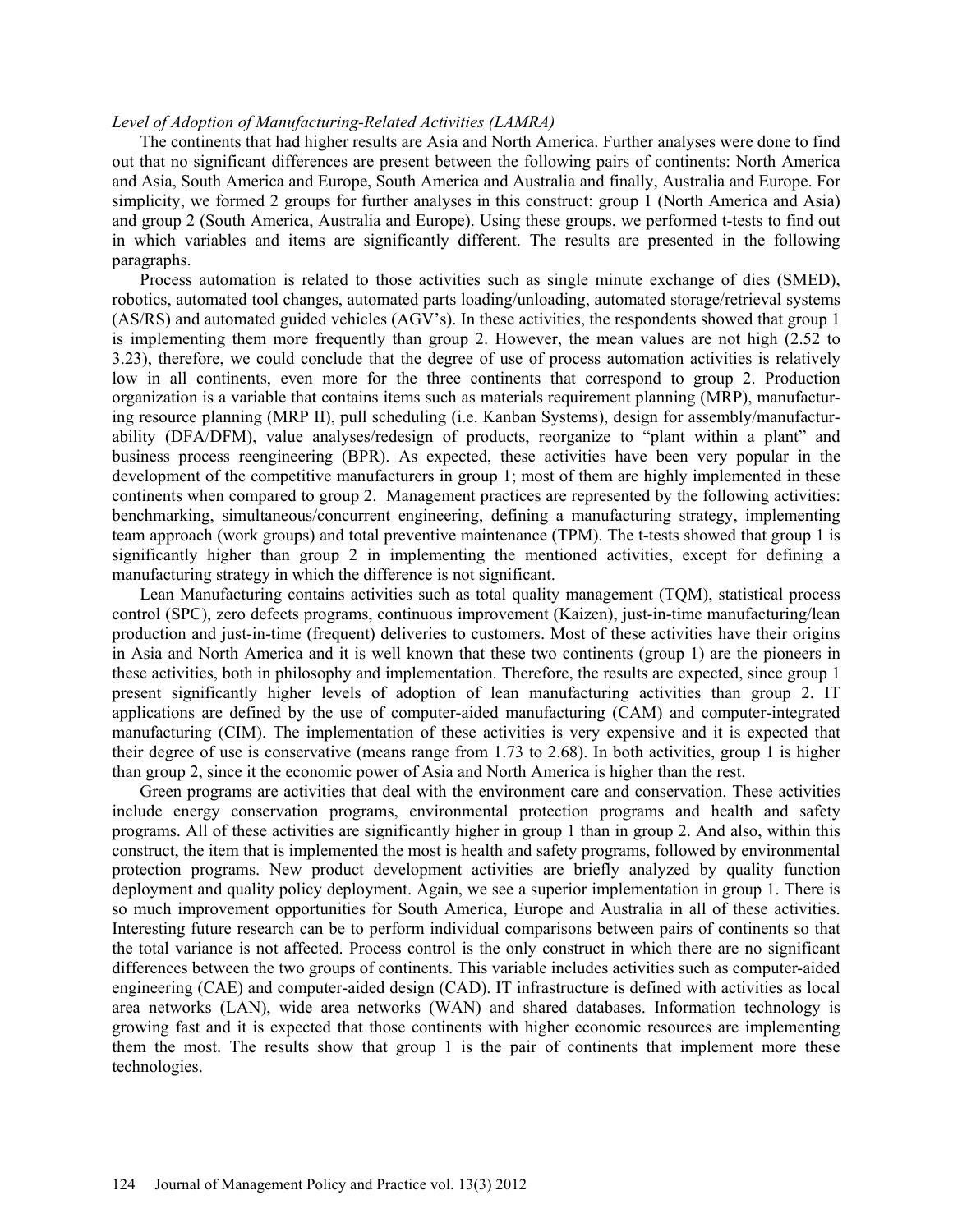# *Relative Payoff of Manufacturing-Related Activities (REPAMRA)*

There are no significant differences between North America and Asia, South America and Australia and South America and Europe. We performed a similar analysis as in the previous case using groupings, for example group 1 (North America and Asia) and group 2 (South America, Australia and Europe).

However, we will specify the internal differences that exist in group 2 between Australia and Europe. In general, group 1 present higher score than group 2 in relative payoff of manufacturing-related activities. The results from LAMRA support the previous findings. It is expected that those continents that have higher levels of adoption of the manufacturing-related activities, are those continents that will collect higher benefits from them (higher payoffs). Therefore, Asia and North America have higher LAMRA and also have higher REPAMRA. Again, the relationship between these two constructs is subject for further research. In the case of Australia and Europe that don't have any evidence of significant differences in LAMRA, present significantly higher scores for Europe in REPAMRA. This means that the users of manufacturing-related activities in Australia haven't received as much feedback and success as those in Europe.

#### *Company Performance Priorities (COPER)*

There are no significant differences in the importance for measuring lean manufacturing, however, differences were found in green performance and new product development priorities among continents. No significant differences were found in green performance measures between Asia and South America. However, we found that these two continents are above the rest in assigning priorities to energy consumption, product recyclability and waste/by-product recyclability. Europe is found significantly higher than Australia in all three items for green performance. Similar results are found for new product development. Asia presents the highest scores for the variable new product development. Australia and North America present significant differences only in speed of product development, where North America is faster than Australia in this process. South America and Europe present significantly higher scores than Australia in product variety and speed of product development; however, there are no significant differences in number of new products developed.

#### **CONCLUSIONS**

This study is set out to explore differences in manufacturing competitive priorities among North America, South America, Asia, Australia and Europe. The findings show that both North America and Asia lead in their focus on manufacturing strategy. Those continents (predominantly Asia) show higher SI, LAMRA, REPAMRA and COPER constructs. It is well known that North America and Asia have been leaders in developing quality and manufacturing philosophies and procedures to improve their performance. However, we can also present a hint for future research in testing the same differences but counting for the factor "company size", since both North America and Asia have a larger company size than the rest of the continents, with the exception of Europe. We can conclude from the results of this empirical study, that Europe, Australia and South America have a wide range of opportunities for improvement in assigning priorities to their manufacturing strategy. Europe, followed by Australia, should emphasize in assigning higher priorities to SI, since integration in strategy definition and implementation is crucial for achieving goals and objectives. We found out that Asia and North America are implementing more manufacturing-related activities, since they show higher LAMRA, except in Process Control in which all continents are using this kind of technology into their manufacturing processes. As expected, the continents that use higher LAMRA, present higher REPAMRA (relative payoff of manufacturing-related activities). The only exception is Europe that presents significantly lower results than Australia even though these continents don't present significant differences in LAMRA. And finally, most continents assign similar priorities to company performance (COPER), except for two constructs that are relatively new, green performance (related to environment protection and safety) and new product development (related to number of products developed and speed of product development). In these two constructs, Asia shows higher priorities assigned to them, and therefore, we can perceive the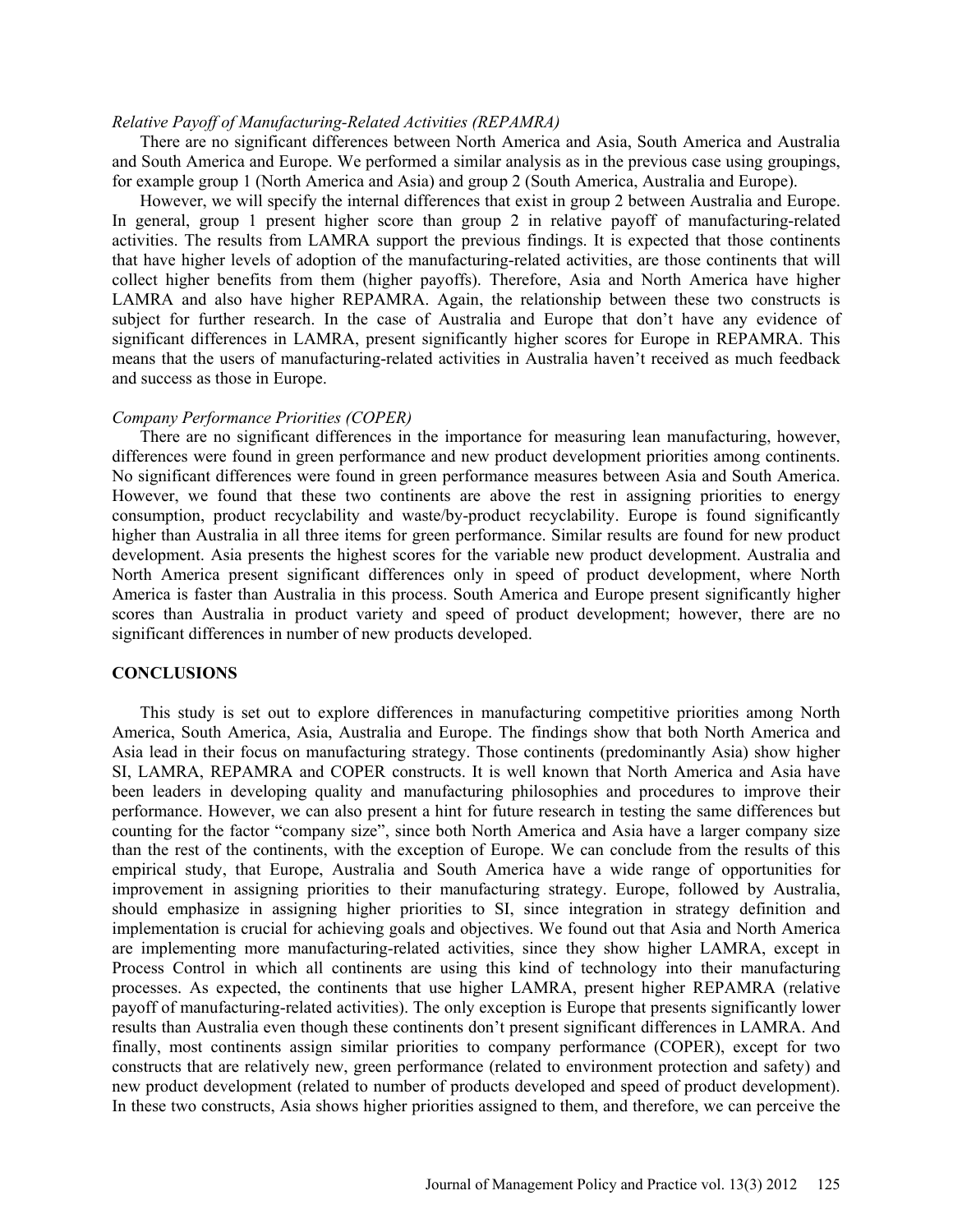interest in Asian companies for preserving our planet, even though it costs a little more money for their budgets.

In general, we could conclude that Asia and North America are an example to follow and we could perceive which are their priorities in manufacturing strategy in order to provide improvement opportunities for those continents that don't show the same interest in important constructs such as strategy integration, level of adoption and relative payoff of manufacturing related activities and nontraditional company performance priorities. Future studies must support these findings and must provide further research questions so that we can broaden our knowledge in best practices in manufacturing strategy.

For further analyses, it would be recommended to examine differences between SMEs and large companies. Also, the non-linear relationship between level of adoption and relative payoff ought to be investigated in further research which is not in the scope of this paper. However, it can be considered analysis for further research.

# **REFERENCES**

Acur, N., F. Gertsen, H. Sun and J. Frick (2003). The Formalization of Manufacturing Strategy and Its Influence on the Relationship between Competitive Objectives, Improvement Goals, and Action Plans. *International Journal of Operations Production Management*, 23,(10), 1114-1141.

Ardishvili, A. and A. V. Hill (1993). Manufacturing practices in the commonwealth of independent states. *International Journal of Operations and Production Management*, 13, (10), 60-75.

Avella, L., E. Fernández and C. J. Vázquez (2001). Analysis of manufacturing strategy as an explanatory factor of competitive in the large Spanish industrial firm. *International Journal of Production Economics,* 72.

Brown, S., S. Brian and B. Kate (2007). The contribution of manufacturing strategy involvement and alignment to world-class manufacturing performance. *International Journal of Operations and Production Management,* 27, (3), 282-302.

Caloghirou, Y., A. Protogerou, Y. Spanos and L. Papagiannakis (2004). Industry- versus Firm-specific Effects on Performance: Contrasting SMEs and Large-sized Firms. *European Management Journal,* 22, (2), 231-243.

Chan, J. W. K. (2005). Competitive strategies and manufacturing logistics: An empirical study of Hong Kong manufacturers. *International Journal of Physical Distribution & Logistics Management*, 35, (1), 20-43.

Christiansen, T., W. L. Berry, P. Bruun and P. Ward (2003). A mapping of competitive priorities, manufacturing practices, and operational performance in groups of Danish manufacturing companies, *International Journal of Operations & Production Management*, 23, (10), 1163-1183.

Dangayach, G. S. and S. G. Deshmukh (2001). Manufacturing strategy. Experiences from Indian manufacturing companies. *Production Planning and Control*, 12,(8), 775-786.

Dangayach, G. S. and S. G. Deshmukh. (2001). Manufacturing strategy: Literature review and some issues. *International Journal of Operations and Production Management*, 21, (7), 884-932.

Fine, C. H. and A. C. Hax (1985). Manufacturing strategy: a methodology and an illustration. *Interfaces*, 15, (6), 28-46.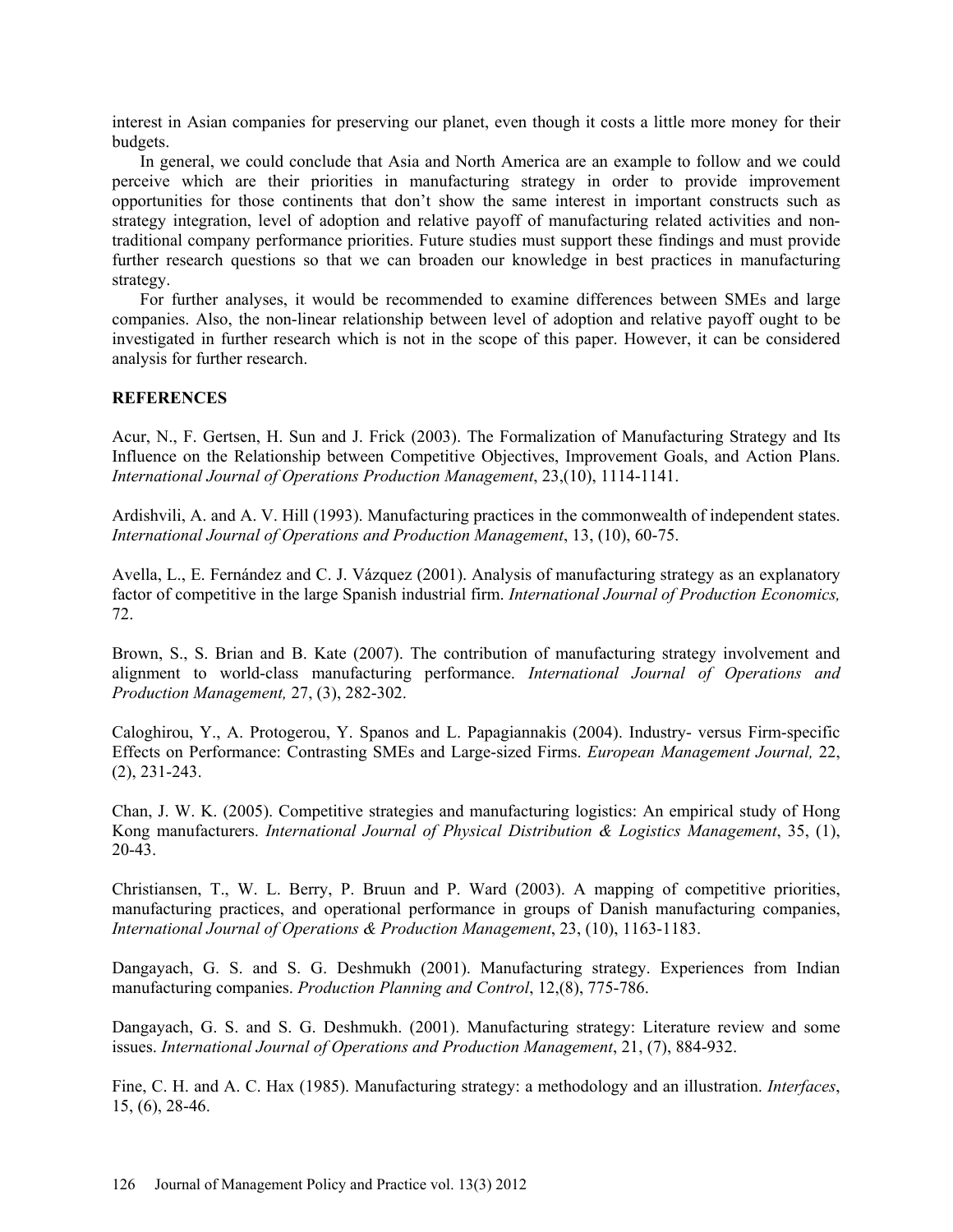Gonzalez, M., G. Quesada and C. Mora-Monge (2004). Determining the Importance of Supplier Selection Process in Manufacturing: A Study Case. *International Journal of Physical Distribution and Logistics Management*, 34, (6).

Hair, J. F., R. E. Anderson, R. L. Tatham and W. C. Black (1998). *Multivariate Data Analysis*. Englewood Cliffs, NJ.

Hayes, R. and G. Pisano (1996). Manufacturing strategy: at the intersection of two paradigm shifts. *Production Operations Management,* 5, (1), 25-41.

Hayes, R. and D. M. Upton (1998). Operations based strategy. *California Management Review*, 40, (4), 8–25. 40(4): 8-25.

Hayes, R. H. and S. C. Wheelwright (1984). *Restoring our Competitive Edge: Competing Through Manufacturing*. New York.

Hill (1995). *Manufacturing Strategy; Text and Cases.* Basingstoke.

Ho, C. F. (1996). A contingency theoretical model of manufacturing strategy. *International Journal of Operations and Production Management,* 16, (5).

Hongyi, S. and H. Cui (2002). The alignment between manufacturing and business strategies: its influence on business performance. *Technovation*, 22, 699-705.

Hull, R. and B. Wu (1997). The definition of a manufacturing strategy analysis/manufacturing systems design interface. *Proceeding of the International Conference on Manufacturing Automation*, Hong Kong.

Kapiriri, L. and D. K. Martin (2007). A Strategy to Improve Priority Setting in Developing Countries. *Health Care Analysis,* 15, (3), 159-167.

Karim, M. A., A. J. R. Smith and S. Halgamuge (2008). Empirical Relationships Between Some Manufacturing Practices and Performance. *International Journal of Production Research*, 46, (13), 3583- 3613.

Kotha, S. and P. M. Swamidass (2000). Strategy, advanced manufacturing technology and performance: empirical evidence from U.S. manufacturing firms. *Journal of Operations Management,* 18.

Leong, C. K., D. L. Snyder and P. T. Ward (1990). Research in the process and content of manufacturing strategy. *Omega*, 12, (2).

Martin-Pena, M. L. and E. Diaz-Garrido (2008). A taxonomy of manufacturing strategies in Spanish companies. *International Journal of Operations & Production Management*, 28, (5), 455-477.

Mikko, K. and R. Schroeder (2004). Manufacturing practices, strategic fit and performance A routinebased view. *International Journal of Operations & Production Management*, 24, (2), 171-191.

Minor III, E. D., R. L. Hensley and D. R. Wood Jr (1994). A Review of Empirical Manufacturing Strategy Studies. *International Journal of Operations and Production Management*, 14, (1).